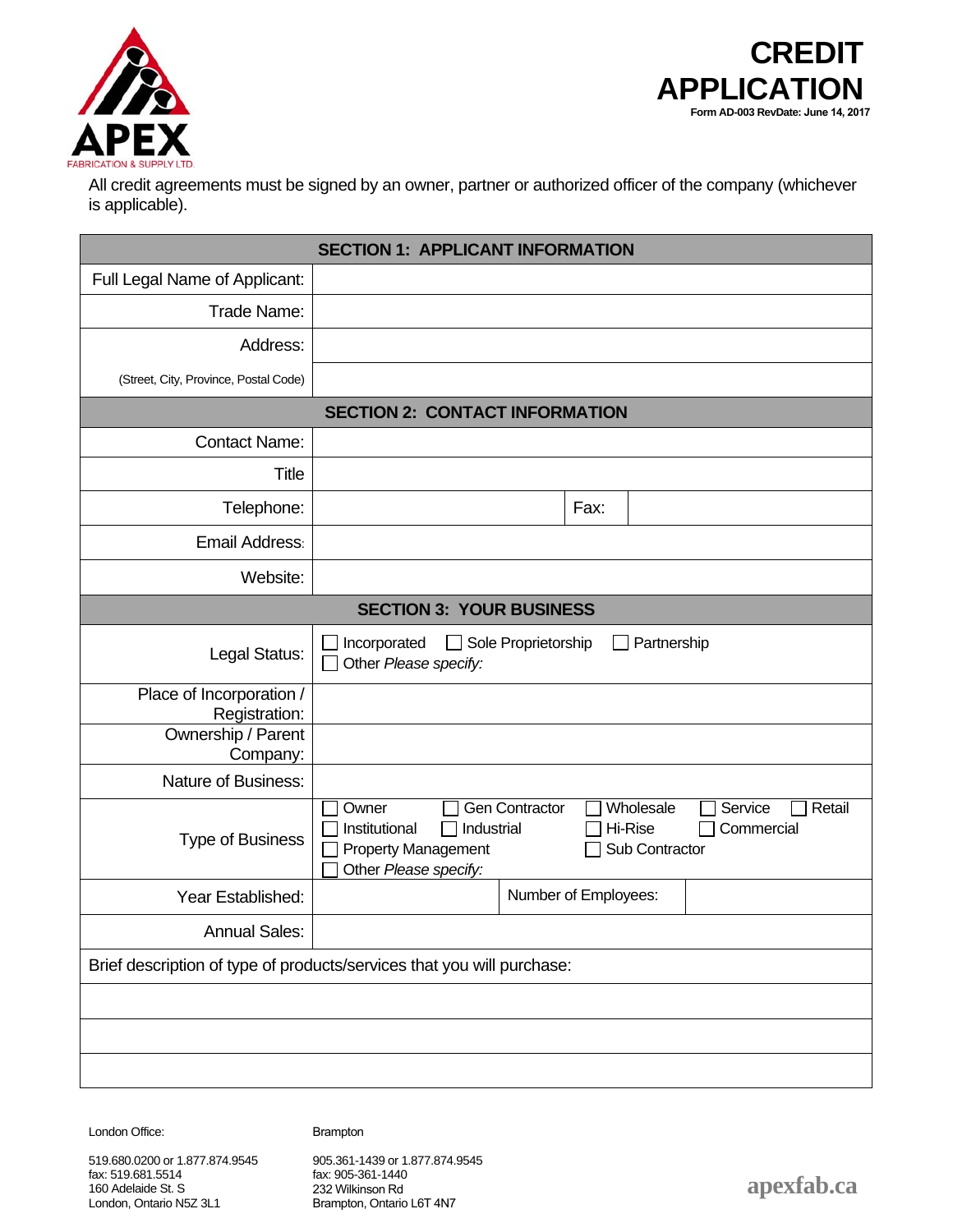



| <b>SECTION 4: CREDIT INFORMATION</b>                                                           |                                                             |  |  |      |  |
|------------------------------------------------------------------------------------------------|-------------------------------------------------------------|--|--|------|--|
| Amount of Credit Requested:                                                                    | \$                                                          |  |  |      |  |
| Have you or any of your affiliates ever had credit with us before or purchased from us before? |                                                             |  |  |      |  |
| Yes<br><b>No</b>                                                                               | If yes, under what name?                                    |  |  |      |  |
|                                                                                                | Name and title of persons authorized to act on your behalf: |  |  |      |  |
|                                                                                                |                                                             |  |  |      |  |
| <b>SECTION 5: BILLING INFORMATION</b>                                                          |                                                             |  |  |      |  |
| <b>Accounts Payable Contact:</b>                                                               |                                                             |  |  |      |  |
| Telephone:                                                                                     |                                                             |  |  | Ext# |  |
| <b>Email Address:</b>                                                                          |                                                             |  |  |      |  |
| <b>Billing Address</b> (if different from<br>Section 1)                                        |                                                             |  |  |      |  |
| (Street, City, Province, Postal Code)                                                          |                                                             |  |  |      |  |
| Shipping Address (if applicable)                                                               |                                                             |  |  |      |  |
| (Street, City, Province, Postal Code)                                                          |                                                             |  |  |      |  |
| Purchase Order Number Required?<br>$\Box$ No<br>$\Box$ Yes                                     |                                                             |  |  |      |  |
| Drop-Shipments Allowed? □ Yes<br>7 No                                                          |                                                             |  |  |      |  |
| <b>SECTION 6: BANKING INFORMATION</b>                                                          |                                                             |  |  |      |  |
| Name of Your Bank:                                                                             |                                                             |  |  |      |  |
| <b>Contact Name:</b>                                                                           |                                                             |  |  |      |  |
| Address:                                                                                       |                                                             |  |  |      |  |
| (Street, City, Province, Postal Code)                                                          |                                                             |  |  |      |  |
| Telephone:                                                                                     |                                                             |  |  | Fax: |  |
| Email Address:                                                                                 |                                                             |  |  |      |  |

London Office: Brampton

905.361-1439 or 1.877.874.9545 fax: 905-361-1440 232 Wilkinson Rd Brampton, Ontario L6T 4N7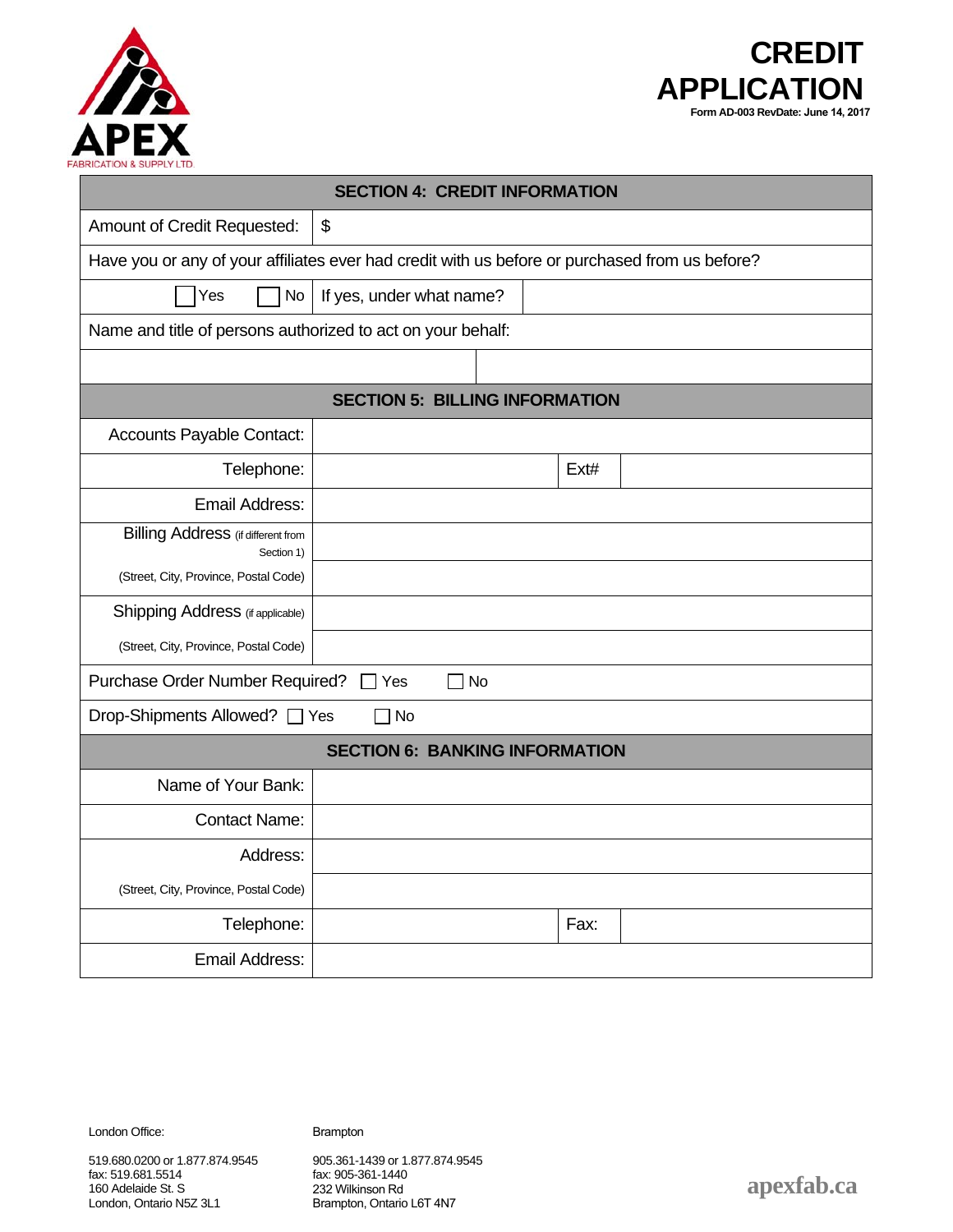



| <b>SECTION 7: TRADE REFERENCES</b>    |  |      |  |
|---------------------------------------|--|------|--|
| Company Name:                         |  |      |  |
| <b>Contact Name:</b>                  |  |      |  |
| Address:                              |  |      |  |
| (Street, City, Province, Postal Code) |  |      |  |
| Telephone:                            |  | Fax: |  |
| Email Address:                        |  |      |  |

| Company Name:                         |      |
|---------------------------------------|------|
| <b>Contact Name:</b>                  |      |
| Address:                              |      |
| (Street, City, Province, Postal Code) |      |
| Telephone:                            | Fax: |
| Email Address:                        |      |

| Company Name:                         |      |
|---------------------------------------|------|
| Contact:                              |      |
| Address:                              |      |
| (Street, City, Province, Postal Code) |      |
| Telephone:                            | Fax: |
| Email Address:                        |      |

London Office: Brampton

905.361-1439 or 1.877.874.9545 fax: 905-361-1440 232 Wilkinson Rd Brampton, Ontario L6T 4N7